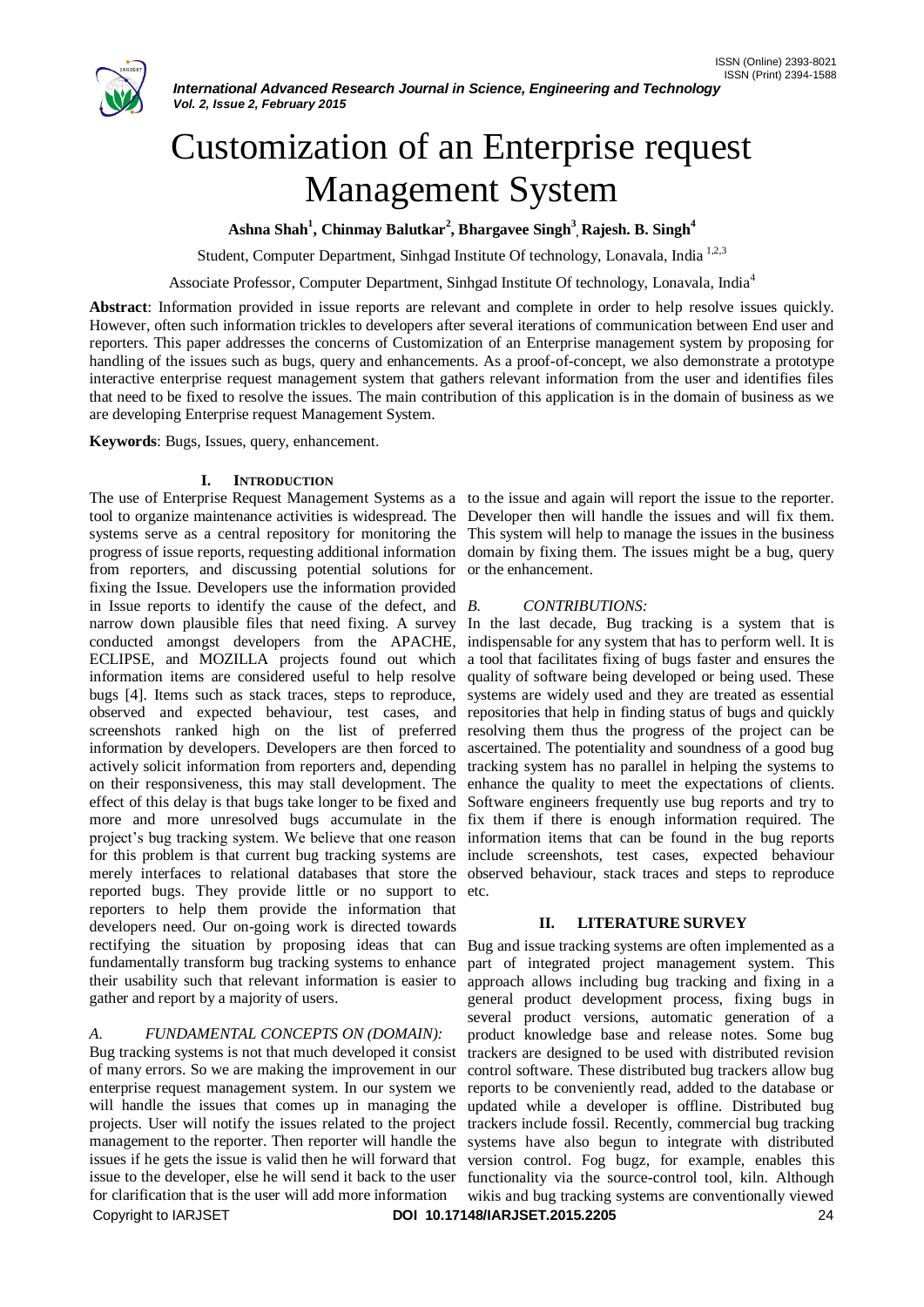

as distinct types of software, ikiwiki can also be used as a distributed bug tracker. It can manage documents and code as well, in an integrated distributed manner. However, its query functionality is not as advanced or as user-friendly as some other, non-distributed bug trackers such as bugzilla. Similar statements can be made about org-mode, although it is not wiki software as such.

#### *A. Existing System*

The problem in the older system can be defined as the whole project maintenance, user's maintenance and their assignment has to be maintained manually. The Software development companies have to face a lot of problems while maintaining manually all the maintenance of the projects, their bugs and their status. This type of problem makes the whole system an inefficient one and thus making a poor and unorganized working. In order to remove this type of problem, So that the paper is planned to develop. Bug tracking software is a "Defect Tracking" System" or a set of scripts which maintain a database of problem reports. Bug tracking software allows individuals or groups of developers to keep track of outstanding bugs in the product effectively. Bug tracking software can track bugs and changes, communicate with members, submit and review patches, and manage quality assurance. This web-based business application is a great tool for assigning and tracking issues and tasks during software development and any other projects that involve teams of two or more people.

#### *B. Problems*

These are the Problems that Appear in the system thoroughly.

# *1) Conflict:*

Bug resolution is ripe with conflicts. Such conflicts are fuelled by the uncertainty of failures, the conflicts of interests between developers and users, power disputes precedence over all others. [8], [6]. In much of these cases, well-known developers requires urgent attention. often ignore or disregard the contributions of less well-**Major**- Indicates that this issue has a significant impact. known developers, sending them large amounts of unfair **Minor**- Indicates that this issue has a relatively minor critique. As this can discourage participation from impact. beginners [5], [6], projects seeking to grow its community **Trivial**- Lowest priority. need to manage such conflicts.

# *2) Misleading Bug Reports:*

As opposed to useful bug reports, misleading reports are those that after inspection, do not result in changes to the target system—are not fixed— and are often considered diverters of valuable contributor attention.

#### **III. PROPOSED SYSTEM**

 We are using enterprise management system in which we will be handling the issues according to issue type.

 We handle the issues fast with the help of the issues status.

We will handle the issues according to their priorities.

 With the help of game mechanism we will solve the issues fastly and arrange them according to the issue resolution.

# **IV. RELATED WORK**

ISSN (Online) 2393-8021

Many researchers have investigated what factors aid or indicate the quick resolution of bugs. Bug reports with more comments get fixed sooner. They also noted that bug reports that are easier to read also have shorter life times. Communication that takes place between developers outside the bug tracking system. Asking the right questions, is a crucial part of debugging and several techniques such as algorithmic debugging and the WhyLine tool support developers in doing so. In contrast, we propose to move this process from the developer side to the user side. Instead of recorded feedback by many users as it happens in Collaborative Bug Isolation, our proposed approach requires explicit feedback by only a single user.

#### **V. IMPORTANT COMPONENTS :**

#### *A. ISSUES*

Issues could represent a software bug, a project task, a helpdesk ticket, a leave request form etc.

#### *B. Issue type*

This system is used to track many different types of issues. The default types are listed below

**Bug**- A problem which impairs or prevents the functions of the project.

**Improvement**- An enhancement to an existing feature.

**New Features**- Anew feature of the product.

**Task**- A task that needs to be done.

**Custom Issue**- A custom issue type, as defined by your organization if required.

# *C. Issue Priority*

An Issue's priority indicates its relative importance. The default priorities are below

**Blocked**-Highest priority indicates that this issue takes

among developers, and the discussion medium itself [7], **Critical**- Indicates that this issue is causing a problem and

#### *D. Issue Status*

Each issue has a status, which indicates where the issue currently is in its lifecycle. An issue starts being 'Open', then generally progresses to 'Resolved' and then 'closed' or depending on circumstances, it may progress to other status.

**Open** — This issue is in the initial 'Open' state, ready for the assignee to start work on it.

**In Progress** — This issue is being actively worked on at the moment by the assignee.

**Resolved** —A Resolution has been identified or implemented, and this issue is awaiting verification by the reporter. From here, issues are either 'Reopened' or are 'Closed'.

**Reopened** —This issue was once 'Resolved' or 'Closed', but is now being re-examined.

Copyright to IARJSET **DOI 10.17148/IARJSET.2015.2205** 25